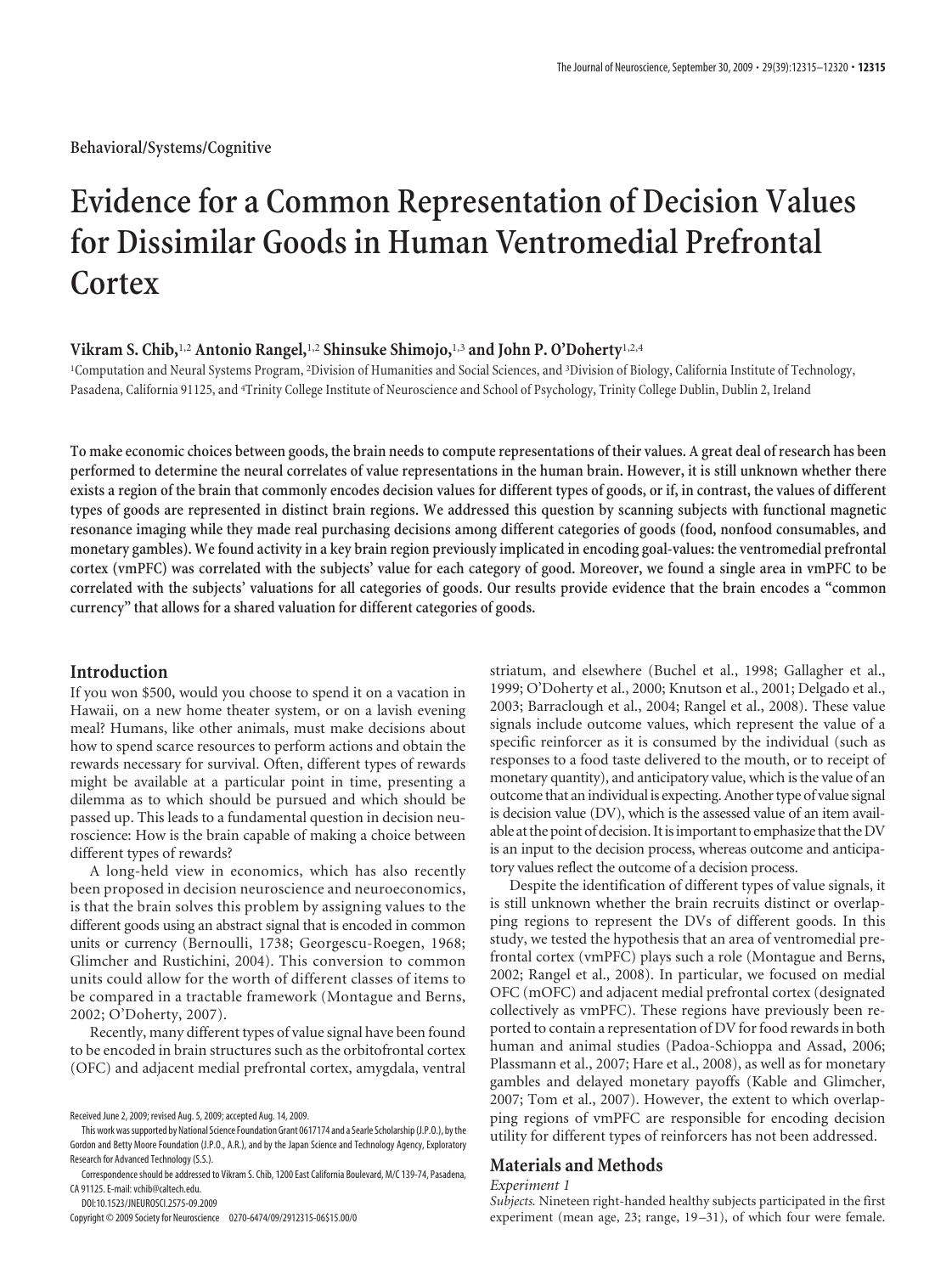One additional subject completed the experiment but was excluded from the analysis because he did not understand the instructions. The subjects were prescreened to exclude those with a prior history of neurological or psychiatric illness. Subjects had no history of eating disorders and were screened for liking or occasionally eating the type of foods used during the experiment. The California Institute of Technology Institutional Review Board approved this study, and all subjects gave informed consent.

*Stimuli.* Subjects made decisions regarding three classes of goods: amounts of money; nonfood items, termed "trinkets" (e.g., Caltech memorabilia and DVDs); and sweet and salty snack foods (e.g., candy bars and chips). To reduce uncertainty in subjects' valuation of the items, we selected trinkets and snacks that were highly familiar and available at campus and local stores. Each class of goods contained 20 items. Money amounts ranged from \$0.20 to \$4.00, in 20 cent increments. All items were presented to subjects using high-resolution color pictures (72 dpi). The stimulus presentation and response recording was controlled by MATLAB (Mathworks) using Psychophysics Toolbox extensions (Brainard, 1997).

In this experiment, subjects made valuation and choice decisions for an 80% chance of getting the different items. The probability was represented as a pie chart above each item. This uncertainty was associated with stimuli to ensure that the subjects' valuations of monetary amounts were not trivial. Had subjects simply been asked to value different amounts of money, without any uncertainty, it is possible that they may not have robustly activated the neural structures of the DV system. To standardize task presentation, all classes of items were displayed with an 80% uncertainty.

*Experiment protocol.* Subjects were instructed to refrain from eating or drinking any liquids, besides water, for 4 h before the experiment. Subjects were also instructed that they would have to remain in the laboratory for 30 min following the experiment, during which time the only thing they would be able to eat was the food purchased in the experiment. This mildly food-deprived state was meant to increase the value that subjects placed on the food items [mean hunger ratings were  $3.3 \pm SD$ (1.1), using a scale from 0 (not at all hungry) to 5 (very hungry)]. The entire experiment had three phases: a prescanning, a scanning, and a postscanning phase.

The subjects' value for each item was measured using a Becker-DeGroot-Marschack (BDM) auction (Becker et al., 1964). This auction mechanism is commonly used in economics to obtain precise measures of the subjects' willingness to pay (WTP) for items. The rules of the auction are as follows. Let *b* denote the bid made by the subject for a particular item. After the bid is made, a random number *n* is drawn from a known distribution (in our case, \$0, \$1, \$2, \$3, and \$4 were chosen with equal probability). If  $b \ge n$ , the subject received the item and paid a price equal to *n*. In contrast, if  $b < n$ , the subject did not get the object but also did not have to pay anything. The rules of the BDM auction create a situation in which the optimal strategy for the subject is to bid exactly what he is willing to pay for a given item. This amount is termed the WTP for an item. The WTP of an item serves as a measure an individual's underlying DV of that item. Before the experiment began, the optimal strategy for the BDM was described to subjects.

During the prescanning phase, subjects were endowed with \$12 to make bids on three different types of goods (in separate blocks of trials): 20 snack food items, 20 nonfood items, and 20 monetary amounts ranging from \$0 to \$4. The specific goods used for each item category were preselected from a larger subset of items within each category to ensure an approximately equal distribution of DV for the items within each category. For each item, subjects were asked to place a bid using a continuous scale ranging from \$0 to \$4, for the opportunity to play a lottery in which they stood an 80% chance of obtaining the given item. Items were presented in random order, and bids were placed for the current item by clicking the mouse on a continuous scale from \$0 to \$4. Each item presentation trial ended as soon as a bid was placed, and the subsequent trial immediately followed. The bid represented the maximum amount of money that would be deducted from the subjects' endowment to purchase the lottery opportunity for that item, if the item was subsequently selected in the BDM auction process (subjects were informed this could occur in the postscanning phase). To make WTP decisions for

monetary rewards nontrivial, we used a lottery mechanism for each item instead of offering the item with 100% certainty. If we had not used the lottery, WTP measures would always equal the exact value of the monetary reward available, resulting in a trivial valuation for subjects. We used the 80% lottery for all item types to ensure consistency in the type of decision involved across all item categories.

The second phase (scanning phase) of the experiment began with the selection of a reference price for each subject. This price was set equal to the median bid over all items made in the prescanning session. During scanning, subjects were asked to make purchase decisions for all of the stimuli that they saw in the prescanning phase. The stimuli were presented in a fully randomized order between and across categories. The positions of the stimuli were randomly assigned to the left and right of a fixation cross. In every trial, subjects were presented with a choice between an amount of money equal to the reference price and the opportunity to play a lottery in which they stood an 80% chance of obtaining a given item. Subjects made a choice by selecting one of two buttons on a button-press response pad, whereby the left button selected the leftmost stimuli and the right button selected the right most stimuli. Subjects had 2 s in which to make a selection, after which a pseudorandomly jittered  $(-1-10 s)$  blank screen was presented to subjects. Trials in which subjects did not make a selection in the allotted time were assigned as "missed responses" during the functional magnetic resonance imaging (fMRI) analysis. If they chose the item, they would pay the reference price (out of their endowment) and subsequently receive the item if it were selected in the postscanning phase lottery. Alternatively, if they chose the reference price, they would not get to play the lottery and would also not have to pay anything.

At the end of the scanning phase, the computer selected three of the trials at random to be implemented (one for each category of good). These trials could be drawn either from the prescanner BDM auction phase or from the within-scanner choice phase. The outcome of the selected trial, and only that trial, was implemented. In this way, subjects did not have to worry about spreading their \$4 budget over the different items. Instead, they were able to treat each trial as if it were the only decision that counted.

#### *Experiment 2*

To provide an independent replication of the results from experiment 1, and to rule out the possibility that the common DV area observed in experiment 1 emerged because subjects were constantly evaluating each item against a fixed monetary bid, we performed a second follow-up experiment. This second experiment was performed in a separate group of subjects ( $n = 13$ ; three female). It was identical to the first experiment in almost all respects, except that on each scanner trial, instead of making a choice between an item and a fixed monetary amount, subjects made decisions between a fixed snack item whose value approximated that of the median bid. Note that choosing the item entailed foregoing the fixed snack item, which thus can be thought of as the "cost" of getting the item (with 80% probability).

## *fMRI data acquisition*

Functional imaging was performed with a 3 T Siemens Trio scanner. Forty-two contiguous interleaved transversal slices of echo-planar T2\* weighted images were acquired in each volume, with a slice thickness of 3 mm and no gap (repetition time, 2500 ms; echo time, 30 ms; flip angle, 80°; field of view, 192 mm<sup>2</sup>; matrix, 64  $\times$  64). Slice orientation was tilted 30° from a line connecting the anterior and posterior commissure. This slice tilt alleviates the signal drop in the OFC (Deichmann et al., 2003). We discarded the first three images before data processing and statistical analysis, to compensate for the T1 saturation effects.

#### *Image processing*

Image processing and statistical analyses were performed using SPM5 (http://www.fil.ion.ucl.ac.uk/spm). All volumes from all sessions were corrected for differences in slice acquisition, realigned to the first volume, spatially normalized to a standard echo-planar imaging template included in the SPM software package (Friston et al., 1995) using fourthdegree B-spline interpolation, and finally smoothed with an isotropic 9 mm full-width-at-half-maximum Gaussian filter to account for anatom-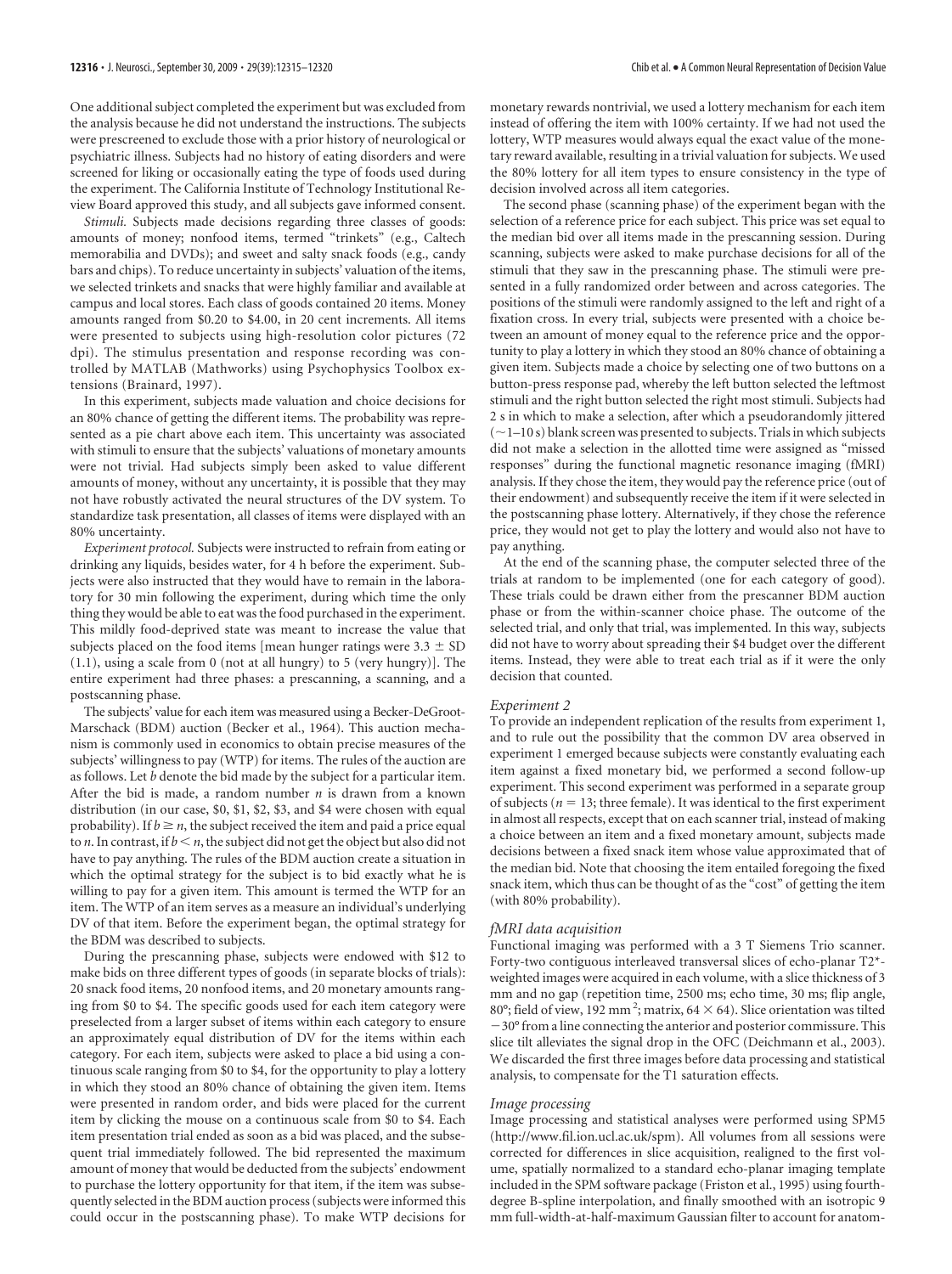

**Figure 1.** Experimental design and behavioral results. *A*, Before entering the scanner, subjects judged their WTP for an 80% probability of receiving each item. Inside the scanner, subjects made choices between a reference monetary price (equal to the median WTP of all items) and an 80% chance of receiving each item. The order of item presentation was randomized. *B*, Group distributions of WTP for each category of item.*C*, Group psychometric functions for each category of item. Psychometric functions were generated from subjects' prescanning WTP measures and choices inside the scanner.

ical differences between subjects and to allow for statistical inference at the group level.

#### *fMRI statistical analysis*

We estimated subject-specific (first-level) general linear models that included three types of conditions corresponding to the appearance of the choice screen for the three types of goods (money, trinkets, and snacks). In every case, the event was modeled with a duration of 2 s. For each such event, we also introduced two parametric modulators: (1) the WTP (obtained from prescanning trials) of the presented item and (2) the subjects' choice between the fixed bid and the presented item. Trials with missing responses were modeled as separate nuisance regressors. In addition, regressors modeling the head motion as derived from the affine part of the realignment procedure were included in the model. Serial autocorrelation was modeled as a first-order autoregressive model, and the data were high-pass filtered at a cutoff of 120 s. For the second-level analysis, we constructed a  $3 \times 1$  factorial design and included the images of the parameter estimates (betas) from the WTP parametric modulations for each condition. This model allowed us to test several contrasts: (1) areas in which activity is correlated with theWTP for money; (2) areas in which activity is correlated with the WTP for trinkets; (3) areas in which activity is correlated with the WTP for foods; and (4) areas that exhibit a differential effect for each condition (i.e., areas that correlate are significantly more correlated for WTP in one category compared with each of the other two categories in direct comparisons). In addition, we were able to test for areas that show overlapping correlations with WTP across all three classes of goods (i.e., conjunction null of WTP effects for food, money, and trinkets) (Nichols et al., 2005). For display purposes, we present all our statistical maps (SPMs) at a threshold of  $p < 0.001$ , uncorrected; however, all statistics reported in the text were smallvolume false discovery rate (FDR) corrected. For the first experiment, the small-volume correction was performed using a sphere 20 mm in radius, centered at  $[x = 4, y = 30, z = -18]$ . These coordinates were chosen because a previous study found them to be positively correlated with WTP for food items (Plassmann et al., 2007).

The analysis of the second experiment was identical to the first. For the application of a statistical threshold, we again performed a small-volume correction. To implement this correction, we used the activation map from the conjunction identified in the first experiment (i.e., the activation map found to commonly encode all categories of goods when making choices against a fixed median monetary bid)  $[x = -3, y = 42, z = -6]$  and performed small-volume correction within that image mask to test for voxels showing significant effects in vmPFC in the second experiment.

# **Results**

# **Behavioral results**

Figure 1*B* shows the distributions of bids during the prescanning trials. The average bid was \$1.61 (SD, 1.07) for money goods, \$1.61 (SD, 1.50) for trinket goods, and \$1.26 (SD, 1.08) for snack goods. There was no significant difference between mean bids among the three classes of goods ( $p > 0.05$ ), indicating that these goods are well matched in terms of their overall utility to the subjects. For each class of goods, the majority of bids were greater than zero (money, 91%; trinkets, 71%; snacks, 84%), and the average WTP was significantly greater than zero (  $p<$ 

0.001). This suggests that most items were rewarding for most participants and that a similar distribution of bids was placed for each category of goods.

To ensure the participants' decisions inside the scanner were consistent with the measures of DV taken in the prescanning phase, we fitted psychometric functions of the scanner choices as a function of the subjects' WTP. Figure 1*C* shows group psychometric functions for the money, trinket, and snack item categories. It can be seen that as the WTP for an item increased, participants had a higher likelihood of selecting that item over the fixed bid. This relationship illustrates that participants make choices in the scanner that are consistent with the prescanning WTP valuations, and that the scanner choices are dependent on the underlying WTPs.

## **fMRI results**

#### *Common representation of DV for different categories of reinforcers*

We performed a whole-brain analysis to identify areas responsible for the computation of WTP (our measure of DV) for different categories of goods. These activation maps (Fig. 2) illustrate brain regions that encode the WTP for money ( $[x = -3, y = 42,$  $z = -6$ ];  $p < 0.05$ , FDR corrected), trinkets ([ $x = 6$ ,  $y = 39$ ,  $z = 1$ 12];  $p < 0.001$ , FDR corrected), and snacks ([ $x = 3$ ,  $y = 30$ ,  $z =$  $12$ ;  $p < 0.001$ , FDR corrected). Consistent with previous studies, for all classes of items, we found activity in vmPFC that was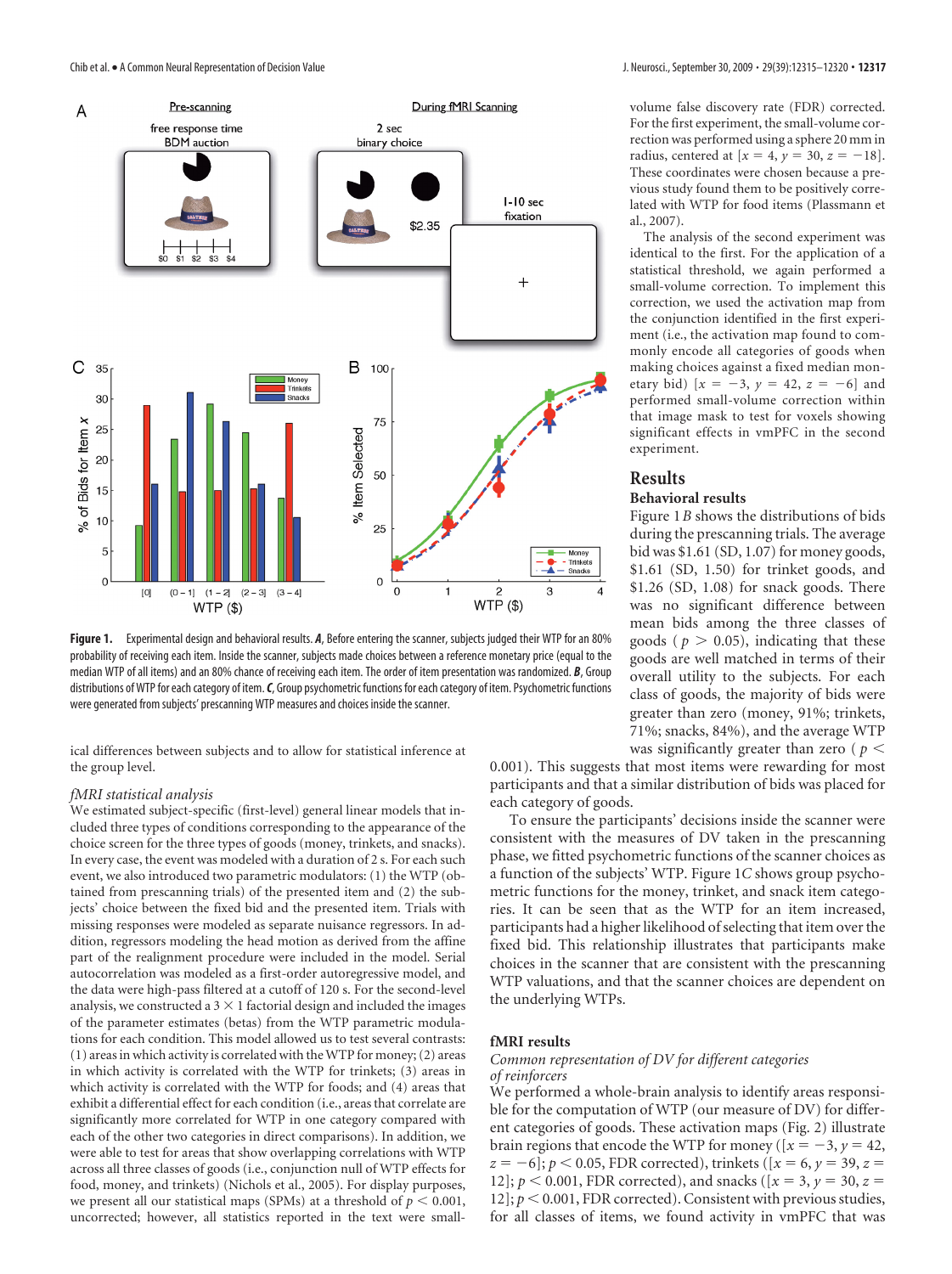positively correlated with the subjects' WTP. Furthermore, a conjunction analysis found a region of vmPFC that was commonly active for all classes of items  $([x = -3, y = 42, z = -6]; p < 0.05$ , FDR corrected). No other area of the brain showed significant correlations in this conjunction analysis at  $p < 0.005$  uncorrected. This provides evidence for a common representation of DV in vmPFC that was not found anywhere else in the brain.

We next investigated whether there were brain areas exhibiting sensitivity only for the DV of particular classes of items. Differential effects were examined using linear contrasts between parameter estimates of WTP regressors for each condition. A whole-brain analysis of these differential contrasts resulted in no areas of unique activity for any class of item (at a level of  $p < 0.005$  uncorrected).

Plots of peak percentage signal change reveal similar blood oxygenation leveldependent (BOLD) responses for all categories of items, both during item-specific activation maps and the conjunction (Fig. 2). In all cases, the subjects' choices are driven by lower neural activations on trials with low WTP and relatively higher activation on trials with high WTP. These results illustrate a common pattern of encoding of value signal in vmPFC that informs decisions regarding all categories of items. A plot of BOLD signal from the peak of the activated area against the full range of DVs is (using an independent leave-one-out analysis) is shown in supplemental Figure 1*A* (available at www. jneurosci.org as supplemental material).

## *Representations of common decision utility are independent of the reinforcer category of the reference item*

One possible concern about the findings reported thus far is that an overlapping response in vmPFC during decisions between dissimilar goods could reflect that subjects are making a choice between that good and the fixed monetary amount used as the reference price. Therefore, perhaps subjects have solved the choice problem by always converting the item's DV into a monetary currency, which was then compared with the reference price. According to this possibility, overlapping activity between the conditions could merely reflect the common use of a mon-

etary currency to make decisions across conditions. To rule out this strategy, we performed a second closely related experiment in a separate group of 13 subjects. This experiment was almost identical to the first, except that subjects made choices between a fixed reference snack item whose value approximated that of the median bid. They would forego this fixed snack item if they opted to



**Figure2.** mOFC commonly encodestheDV ofmultiple classes of goods.*A–C*, Theresultsfrom experiment 1for areas correlating with our goal valuation measure separately for the money, trinket, and food conditions. Columns show areas exhibiting voxel-wise correlations with WTP (color codes depict the statistical thresholds used to display the activation). The peaks of activation are as follows: money condition:  $[x = -3, y = 42, z = -6], Z = 3.42$ ; trinket condition:  $[x = 6, y = 39, z = 12], Z = 5.06$ ; snack condition:  $[x = 3, y = 30, z = 12], Z = 5.00$ .  $D$ , An area of mOFC surviving a conjunction analysis testing for correlations with valuation common to all of the goods in the first experiment (for choices against a fixed monetary bid). The locus of the peak voxel from the conjunction analysis was  $[x=-3, y=42, z=-6]$ ;  $Z=3.42$ . The right column shows the average percentage signal change in a 5 mmsphere centered on the peak coordinates from thestudy by Plassmann et al. (2007), ensuring the independence of this plot from the contrasts used in  $A-D$ . The average percentage signal change is shown for the lower ( $\zeta$ 0 – $\zeta$ 1) and upper (\$3–\$4) bounds of WTP.*E*, Results for the conjunction analysis for thesecond replication experiment in which choices were made against a fixed snack item. The peak conjunction response in this experiment was  $[x = -9, y = 39, z = -6]$ ;  $Z = 3.57$ . The right column shows the average percentage signal change as a function of WTP, from a 5 mm sphere centered on the peak coordinate derived from experiment 1, ensuring the independence of this plot from the contrasts used to generate the conjunction.

play the lottery for the nonfixed item, whether monetary, food, or trinket.

We again found an area of common activation within the same region of vmPFC ( $p < 0.05$ , FDR corrected), and, once again, no other brain area showed evidence of such conjunction activity at  $p < 0.001$  uncorrected or even at  $p < 0.005$  uncorrected. Also, a whole-brain analysis of differential contrasts again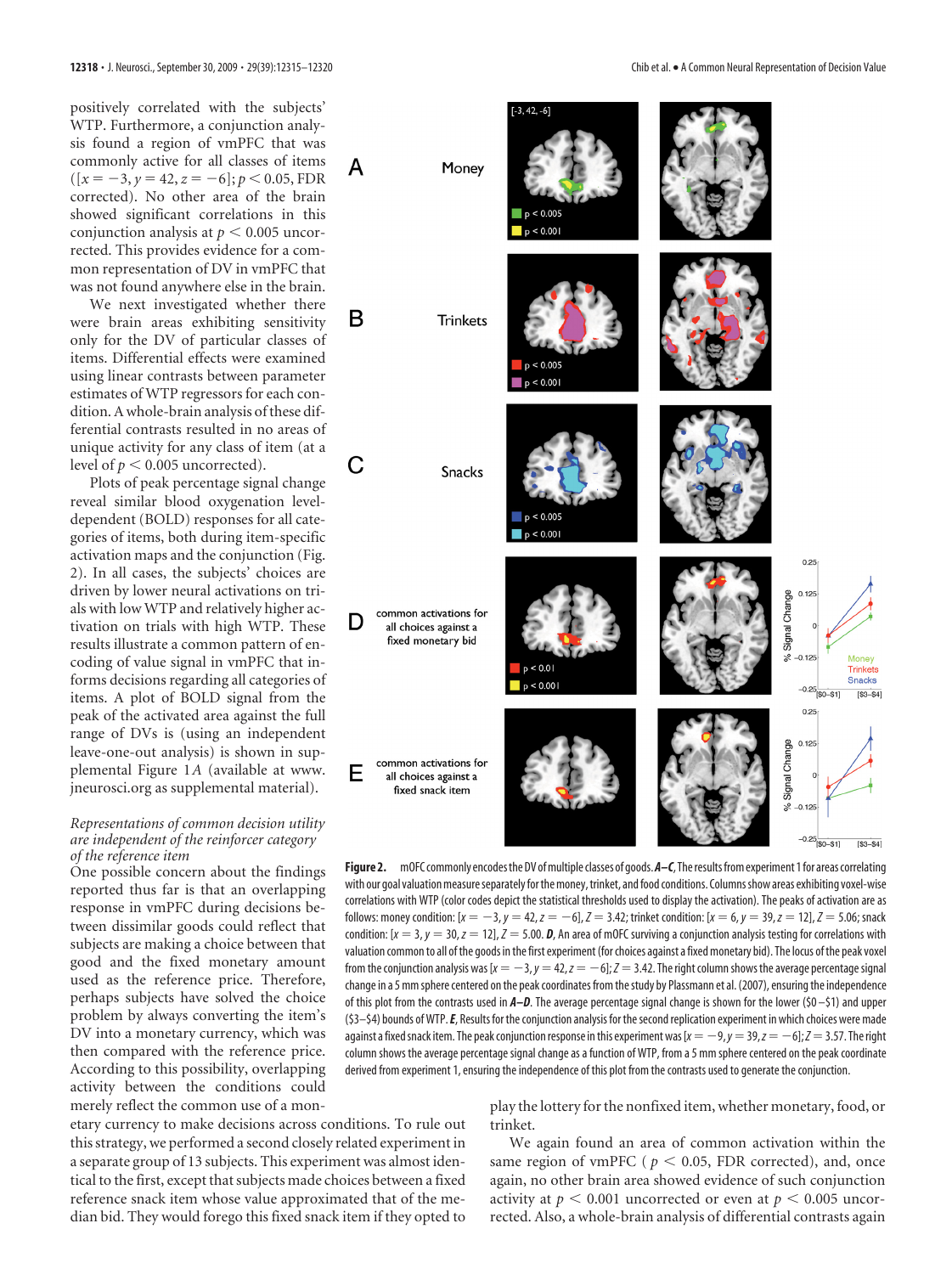resulted in no areas of unique activity for any class of item (at  $p$   $<$ 0.001 uncorrected or even at  $p <$  0.005 uncorrected). A plot of BOLD signal from the peak of the activated area against the full range of DVs is (using an independent leave-one-out analysis) is shown in supplemental Figure 1 *B* (available at www.jneurosci.org as supplemental material).

# **Discussion**

In this study, we present direct evidence that a specific region of vmPFC encodes the DVs for at least three distinct types of goods: monetary prizes, trinkets, and food items. Activity in this region was found to correlate with the subjects' DV for each of the items while performing a binary choice between a lottery involving the given item and a fixed reference good (a monetary prize in experiment 1 and a snack in experiment 2). This finding supports the hypothesis that a specific region of vmPFC holds a representation of value regardless of the categories of goods presented, and regardless of the specific type of comparison being performed. Our findings provide some hints about the mechanism the brain might use to make comparisons between different categories of reinforcers at the time of choice. Our study supports the possibility that the brain uses a common currency mechanism by encoding a representation of DVs for every stimulus, regardless of its category, in a common region of vmPFC. We find evidence suggesting that this region contains neurons that have similar properties and thus can encode signals that are easily compared.

Because of limitations in the spatial resolution of fMRI, our data provide no information about the extent to which different neurons within vmPFC encode the value of different stimuli, or whether there are neurons that encode DVs for multiple categories of stimuli. Nevertheless, our findings suggest that the valuation processes underlying basic decisions appears to be mediated, at least in part, by the same region of frontal cortex. This encoding holds regardless of the nature of items being valued and is not mediated in discrete nonspatially overlapping cortical circuits for each category of item. The present study builds on a rapidly growing literature showing that subregions of vmPFC correlate with a number of different value signals for a variety of reinforcers. Regions of medial prefrontal and mOFC have been found to correlate with the value of monetary outcomes in a number of previous studies (Knutson et al., 2001; O'Doherty et al., 2001; Kim et al., 2006). Anticipated value signals have been observed in vmPFC during tasks involving choices between stimuli associated with the subsequent delivery of monetary outcomes (Daw et al., 2006; Hampton et al., 2006; Kim et al., 2006). Activity in medial prefrontal cortex has also been found to correlate with the DV that subjects assign to monetary gambles, delayed versus immediate monetary prizes, and food items (Kable and Glimcher, 2007; Plassmann et al., 2007; Tom et al., 2007). An important difference between our study and previous studies is that none of the previous studies used a design that made it possible to test whether DV signals for different reinforcer types are encoded within the same brain region. The closest study to ours compared responses at the time of outcome to the receipt of monetary outcomes and social reinforcement, identifying an area showing overlapping activity within the striatum (Izuma et al., 2008). However, by focusing exclusively on signals related to receipt of reward outcomes, this study did not address how the brain assigns values to different categories of items as inputs to the choice process at the time of decision making.

It should be noted that in this experiment, subjects were making decisions regarding 80% gambles for the different types of goods. Subjects were presented with these lotteries to ensure that

value judgments for the monetary reward were nontrivial and recruited the DV system (without the gamble component, the value of the monetary reward would have simply corresponded to the amount offered). To ensure equivalence across conditions, gambles were used for each of the different types of items. Given that subjects always made decisions under a level of moderate risk, it is possible that our finding of a common valuation area with vmPFC applies only in the case of risky decisions. However, a number of previous studies have found activity in similar regions of vmPFC correlated with DVs for items without the gamble context used here (Plassmann et al., 2007; Hare et al., 2008). Therefore, when taking the present results together with those previous findings, it seems unlikely that the results we obtain here are specific only to the probability discounted case.

Another feature of the present study is that, by design, DVs for each item are correlated with subjects' choice of a particular item on offer, or the reference item. This raises the possibility that vmPFC activity could, in the present study, reflect a binary choice and not valuation per se. However, this explanation is unlikely, given that we find vmPFC activity scales across the full range of DVs (as shown in supplemental Fig. 1, available atwww.jneurosci. org as supplemental material), rather than merely reflecting a binary choice outcome. Furthermore, in the previous study by Plassmann et al. (2007), the subjects' provided trial-by-trial WTP estimates as opposed to making binary choices, and activity in vmPFC was also found to be correlated with the subjects' WTP. That study found a region of vmPFC correlating with WTP for food rewards overlapping the regions we found here for DVs across all three reinforcer types.

To conclude, we provide the first direct evidence that activity in a discrete region of vmPFC is correlated with the subjects' DVs for distinct types of reinforcers. These findings are compatible with the concept that the brain uses a common currency framework when making decisions between fundamentally different classes of rewards.

## **References**

- Barraclough D, Conroy M, Lee D (2004) Prefrontal cortex and decision making in a mixed-strategy game. Nat Neurosci 7:404 –410.
- Becker G, DeGroot M, Marschak J (1964) Measuring utility by a singleresponse sequential method. Behav Sci 9:226 –232.
- Bernoulli D (1738) Specimen theoriae novae de mensura sortis. Reprinted in: Econometrica 22:23–36 (Sommer L, translator), 1954.
- Brainard D (1997) The psychophysics toolbox. Spat Vis 10:433–436.
- Buchel C, Morris J, Dolan R, Friston K (1998) Brain systems mediating aversive conditioning: an event-related fMRI study. Neuron 20:947–957.
- Daw N, O'Doherty J, Dayan P, Seymour B, Dolan R (2006) Cortical substrates for exploratory decisions in humans. Nature 441:466 –469.
- Deichmann R, Gottfried J, Hutton C, Turner R (2003) Optimized EPI for fMRI studies of the orbitofrontal cortex. Neuroimage 19:430 –441.
- Delgado M, Locke H, Stenger V, Fiez J (2003) Dorsal striatum responses to reward and punishment: effects of valence and magnitude manipulations. Cogn Affect Behav Neurosci 3:27–38.
- Friston K, Ashburner J, Frith C, Poline J, Heather J, Frackowiak R (1995) Spatial registration and normalization of images. Hum Brain Mapp 2:165–189.
- Gallagher M, McMahan R, Schoenbaum G (1999) Orbitofrontal cortex and representation of incentive value in associative learning. J Neurosci 19:6610 –6614.
- Georgescu-Roegen N (1968) Utility. In: International encyclopedia of social sciences. New York: Macmillan and Free Press.
- Glimcher P, Rustichini A (2004) Neuroeconomics: the consilience of brain and decision. Science 306:447–452.
- Hampton A, Bossaerts P, O'Doherty J (2006) The role of the ventromedial prefrontal cortex in abstract state-based inference during decision making in humans. J Neurosci 26:8360 –8367.